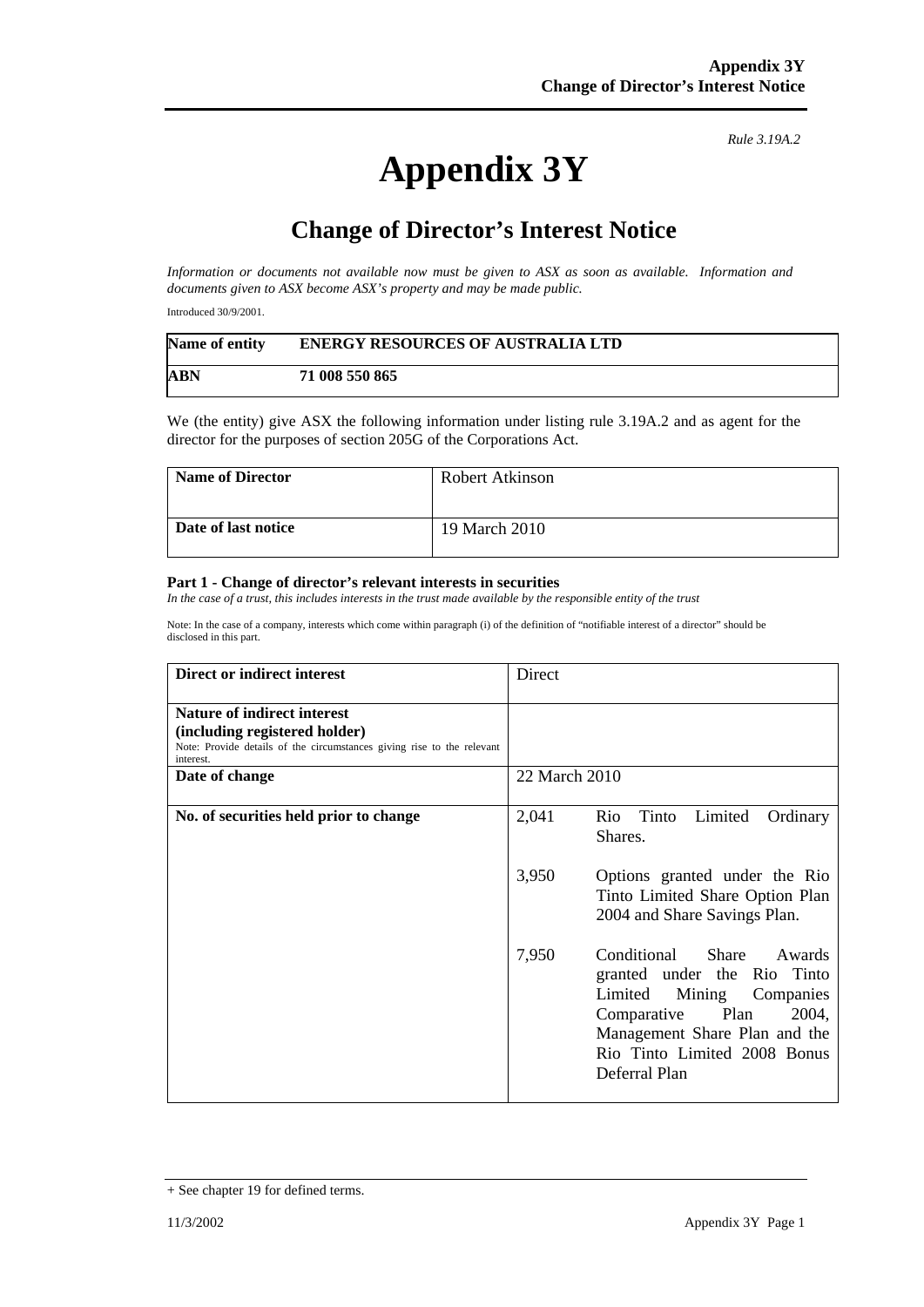| <b>Class</b>                                                                                                                                                                   | Ordinary Shares, Options over Ordinary<br>Shares and Conditional Ordinary<br>Share<br>Awards.                                                                                                                                      |
|--------------------------------------------------------------------------------------------------------------------------------------------------------------------------------|------------------------------------------------------------------------------------------------------------------------------------------------------------------------------------------------------------------------------------|
| <b>Number acquired</b>                                                                                                                                                         | Conditional share awards in Rio<br>5,549<br>Tinto Limited.                                                                                                                                                                         |
| <b>Number disposed</b>                                                                                                                                                         | NIL                                                                                                                                                                                                                                |
| <b>Value/Consideration</b><br>Note: If consideration is non-cash, provide details and estimated<br>valuation                                                                   | See "Nature of Change" below.                                                                                                                                                                                                      |
| No. of securities held after change                                                                                                                                            | Limited<br>2,041<br>Rio<br>Tinto<br>Ordinary<br>Shares.                                                                                                                                                                            |
|                                                                                                                                                                                | 3,950<br>Options granted under the Rio<br>Tinto Limited Share Option Plan<br>2004 and Share Savings Plan.                                                                                                                          |
|                                                                                                                                                                                | Conditional<br><b>Share</b><br>13,499<br>Awards<br>granted under the Rio Tinto<br>Mining<br>Limited<br>Companies<br>Plan<br>Comparative<br>2004,<br>Management Share Plan and the<br>Rio Tinto Limited 2008 Bonus<br>Deferral Plan |
| <b>Nature of change</b><br>Example: on-market trade, off-market trade, exercise of options, issue of<br>securities under dividend reinvestment plan, participation in buy-back | Conditional Share Awards in Rio<br>5,549<br>Tinto Limited granted under the<br>Tinto<br>Limited<br>Rio<br>Mining<br>Companies<br>Plan<br>Comparative<br>2004<br>Share<br>and<br>Management<br>Plan                                 |

## **Part 2 – Change of director's interests in contracts**

Note: In the case of a company, interests which come within paragraph (ii) of the definition of "notifiable interest of a director" should be disclosed in this part.

| <b>Detail of contract</b>                           | N/a |
|-----------------------------------------------------|-----|
| <b>Nature of interest</b>                           | N/a |
| Name of registered holder<br>(if issued securities) | N/a |

<sup>+</sup> See chapter 19 for defined terms.